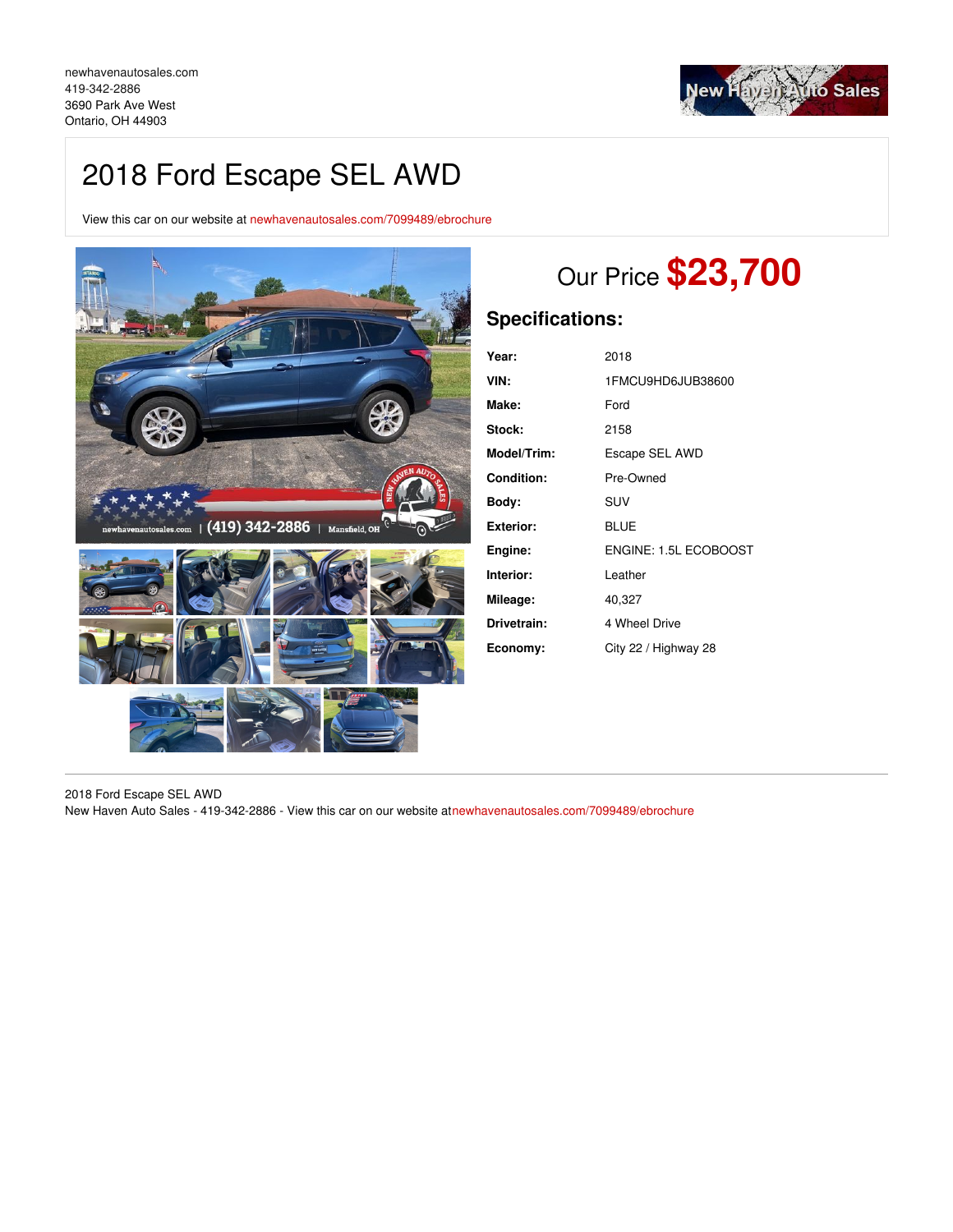

#### 2018 Ford Escape SEL AWD

New Haven Auto Sales - 419-342-2886 - View this car on our website a[tnewhavenautosales.com/7099489/ebrochure](https://newhavenautosales.com/vehicle/7099489/2018-ford-escape-sel-awd-ontario-oh-44903/7099489/ebrochure)

## **Installed Options**

#### **Interior**

- Driver Seat- Passenger Seat
- 60-40 Folding Split-Bench Front Facing Manual Reclining Fold Forward Seatback Leather Rear Seat
- Manual Tilt/Telescoping Steering Column
- Gauges -inc: Speedometer, Odometer, Engine Coolant Temp, Tachometer, Trip Odometer and Trip Computer
- Power Rear Windows and Fixed 3rd Row Windows- Leather/Metal-Look Steering Wheel
- Front Cupholder- Rear Cupholder- Compass
- Remote Keyless Entry w/Integrated Key Transmitter, Illuminated Entry and Panic Button
- Keypad- Remote Releases -Inc: Power Cargo Access
- SYNC Connect -inc: remotely start, lock and unlock vehicle, schedule specific times to remotely start vehicle, locate parked vehicle, check vehicle status and Wi-Fi hotspot connects up to 10 devices, service for 5 years
- Cruise Control w/Steering Wheel Controls- Dual Zone Front Automatic Air Conditioning
- HVAC -inc: Underseat Ducts and Console Ducts Illuminated Glove Box
- Driver Foot Rest- Full Cloth Headliner
- Interior Trim -inc: Colored Instrument Panel Insert, Metal-Look Door Panel Insert, Colored Console Insert and Chrome/Metal-Look Interior Accents
- Leatherette Door Trim Insert- Leather/Metal-Look Gear Shifter Material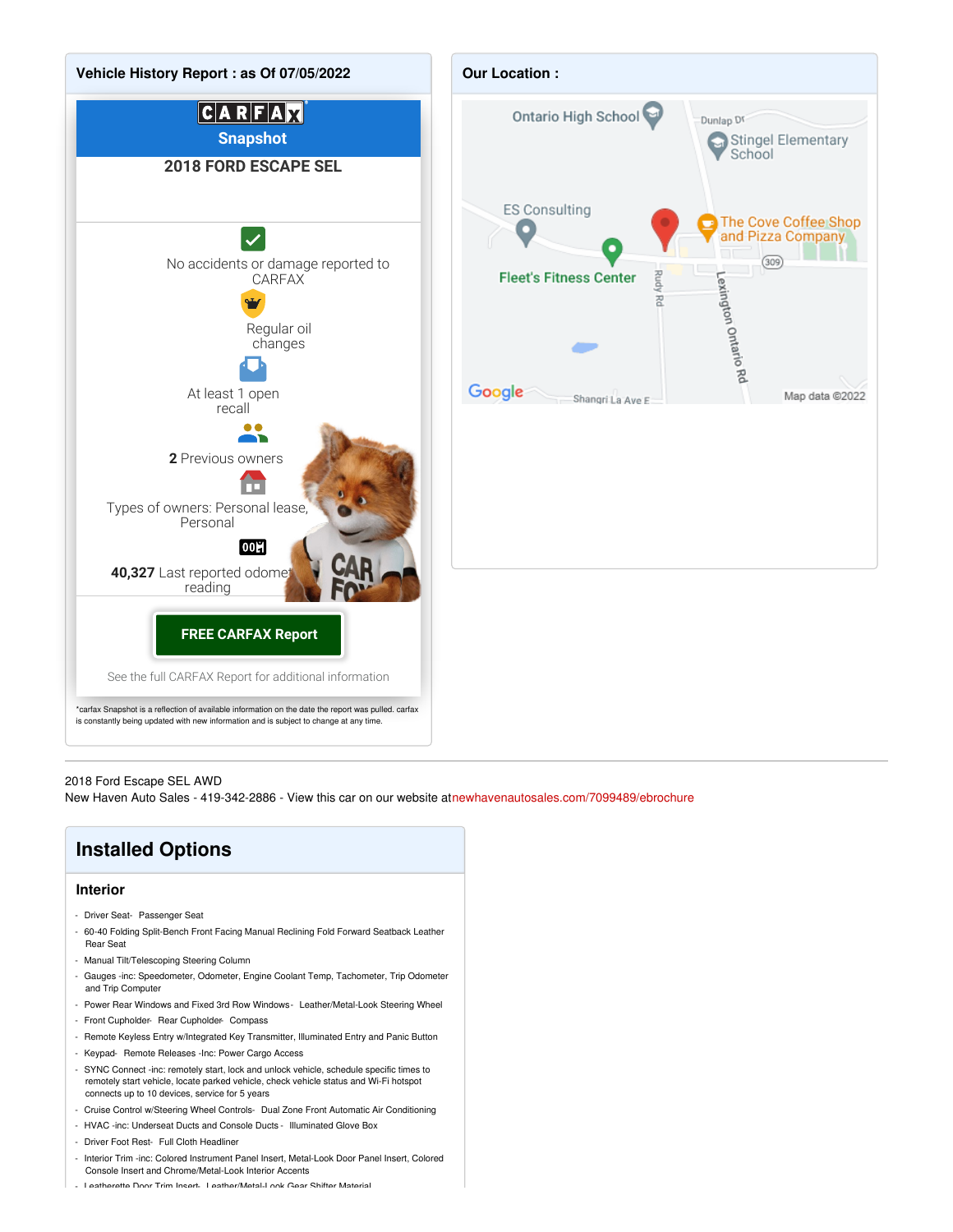- Leatherette Door Trim Insert- Leather/Metal-Look Gear Shifter Material
- Heated Leather-Trimmed Front Bucket Seats -inc: 10-way power driver seat (includes power lumbar and power recline) and 4-way manual front passenger (fore/aft w/manual recline)
- Day-Night Rearview Mirror
- Driver And Passenger Visor Vanity Mirrors w/Driver And Passenger Illumination
- Full Floor Console w/Covered Storage, Mini Overhead Console w/Storage and 4 12V DC Power Outlets
- Front Map Lights- Fade-To-Off Interior Lighting
- Full Carpet Floor Covering -inc: Carpet Front And Rear Floor Mats Carpet Floor Trim
- Cargo Area Concealed Storage- Cargo Space Lights- FOB Controls -inc: Cargo Access
- Interior Concealed Storage, Driver / Passenger And Rear Door Bins, 2nd Row Underseat Storage and Audio Media Storage
- Power 1st Row Windows w/Driver 1-Touch Up/Down Delayed Accessory Power
- Power Door Locks w/Autolock Feature- Systems Monitor- Trip Computer
- Outside Temp Gauge- Analog Appearance
- Manual w/Tilt Front Head Restraints and Manual Adjustable Rear Head Restraints
- Front Center Armrest and Rear Center Armrest- 2 Seatback Storage Pockets
- Seats w/Leatherette Back Material
- Securilock Anti-Theft Ignition (pats) Engine Immobilizer- Perimeter Alarm
- 4 12V DC Power Outlets- Air Filtration

#### **Exterior**

- Wheels: 17" Sparkle Silver-Painted Aluminum
- Tires: P235/55R17 A/S BSW -inc: mini spare- Steel Spare Wheel
- Spare Tire Mounted Inside Under Cargo- Clearcoat Paint
- Body-Colored Front Bumper w/Metal-Look Rub Strip/Fascia Accent
- Body-Colored Rear Bumper w/Gray Rub Strip/Fascia Accent and Metal-Look Bumper Insert
- Gray Bodyside Cladding and Gray Wheel Well Trim- Chrome Side Windows Trim
- Body-Colored Door Handles
- Body-Colored Power Heated Side Mirrors w/Convex Spotter and Manual Folding
- Fixed Rear Window w/Fixed Interval Wiper, Heated Wiper Park and Defroster
- Variable Intermittent Wipers- Deep Tinted Glass- Fully Galvanized Steel Panels
- Colored Grille w/Chrome Surround- Power Liftgate Rear Cargo Access
- Tailgate/Rear Door Lock Included w/Power Door Locks Roof Rack Rails Only
- LED Brakelights- Front Fog Lamps
- Auto On/Off Projector Beam Halogen Daytime Running Lights Preference Setting Headlamps w/Delay-Off
- Laminated Glass

#### **Safety**

- Driver Seat- Passenger Seat
- 60-40 Folding Split-Bench Front Facing Manual Reclining Fold Forward Seatback Leather Rear Seat
- Manual Tilt/Telescoping Steering Column
- Gauges -inc: Speedometer, Odometer, Engine Coolant Temp, Tachometer, Trip Odometer and Trip Computer
- Power Rear Windows and Fixed 3rd Row Windows- Leather/Metal-Look Steering Wheel - Front Cupholder- Rear Cupholder- Compass
- Remote Keyless Entry w/Integrated Key Transmitter, Illuminated Entry and Panic Button
- Keypad- Remote Releases -Inc: Power Cargo Access
- SYNC Connect -inc: remotely start, lock and unlock vehicle, schedule specific times to remotely start vehicle, locate parked vehicle, check vehicle status and Wi-Fi hotspot connects up to 10 devices, service for 5 years
- Cruise Control w/Steering Wheel Controls- Dual Zone Front Automatic Air Conditioning
- HVAC -inc: Underseat Ducts and Console Ducts Illuminated Glove Box
- Driver Foot Rest- Full Cloth Headliner
- Interior Trim -inc: Colored Instrument Panel Insert, Metal-Look Door Panel Insert, Colored Console Insert and Chrome/Metal-Look Interior Accents
- Leatherette Door Trim Insert- Leather/Metal-Look Gear Shifter Material
- Heated Leather-Trimmed Front Bucket Seats -inc: 10-way power driver seat (includes power lumbar and power recline) and 4-way manual front passenger (fore/aft w/manual recline)
- Dav-Night Rearview Mirror
- Driver And Passenger Visor Vanity Mirrors w/Driver And Passenger Illumination
- Full Floor Console w/Covered Storage, Mini Overhead Console w/Storage and 4 12V DC Power Outlets
- Front Map Lights- Fade-To-Off Interior Lighting
- Full Carpet Floor Covering -inc: Carpet Front And Rear Floor Mats Carpet Floor Trim
- Cargo Area Concealed Storage- Cargo Space Lights- FOB Controls -inc: Cargo Access
- Interior Concealed Storage, Driver / Passenger And Rear Door Bins, 2nd Row Underseat Storage and Audio Media Storage
- Power 1st Row Windows w/Driver 1-Touch Up/Down Delayed Accessory Power